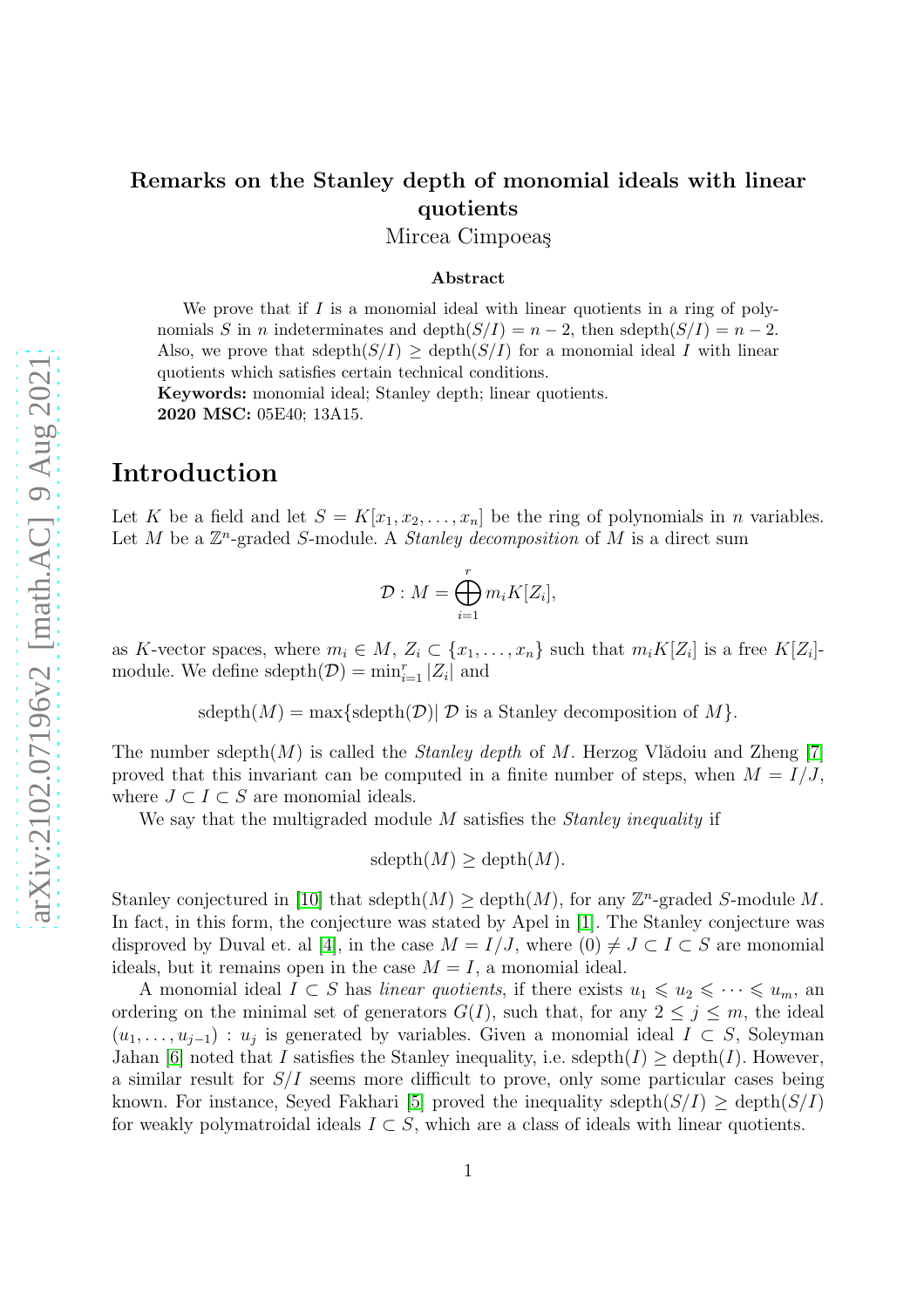The aim of this paper is to tackle the general problem; however, we are able to obtain only partial results. In Theorem [1.4,](#page-2-0) we prove that if  $I \subset S$  is a monomial ideal with linear quotients with depth $(S/I) = n - 2$ , then sdepth $(S/I) = n - 2$ . In Theorem [1.6,](#page-4-0) we prove that if  $I \subset S$  is a monomial ideal with linear quotients which has a Stanley decomposition which satisfies certain conditions, then sdepth $(S/I) \ge$  depth $(S/I)$ . Also, we conjecture that for any monomial ideal  $I \subset S$  with linear quotients, there is a variable  $x_i$  such that  $depth(S/(I, x_i)) = depth(S/I)$  and  $depth(S/(I, x_i)) \leq 4$  sdepth( $S/I$ ). In Theorem [1.12](#page-6-2) we prove that if this conjecture is true, then sdepth $(S/I) \ge$  depth $(S/I)$ , for any monomial ideal  $I \subset S$  with linear quotients.

#### 1 Main results

Let  $I \subset S$  be a monomial ideal and let  $G(I)$  be the set of minimal monomial generators of I. We recall that I has *linear quotients*, if there exists a linear order  $u_1 \leq u_2 \leq \cdots \leq u_m$  on  $G(I)$ , such that for every  $2 \leq j \leq m$ , the ideal  $(u_1, \ldots, u_{j-1}) : u_j$  is generated by a subset of  $n_i$  variables.

We let  $I_j := (u_1, \ldots, u_j)$ , for  $1 \leq j \leq m$ .

Let  $Z_1 = \{x_1, \ldots, x_n\}$  and  $Z_j = \{x_j | x_j \notin (I_{j-1} : u_j)\}$  for  $2 \le j \le m$ . Note that, for any  $2 \leq j \leq m$ , we have

$$
I_j/I_{j-1} = u_j(S/(I_{j-1} : u_j)) = u_j K[Z_j].
$$

Hence the ideal I has the Stanley decomposition

<span id="page-1-0"></span>
$$
I = u_1 K[Z_1] \oplus u_2 K[Z_2] \oplus \cdots \oplus u_m K[Z_m]. \tag{1.1}
$$

According to [\[9,](#page-7-4) Corollary 2.7], the projective dimension of  $S/I$  is

 $pd(S/I) = max\{n_j : 2 \le j \le m\} + 1.$ 

Hence, Ausländer-Buchsbaum formula implies that

<span id="page-1-1"></span>
$$
depth(S/I) = n - max\{n_j : 2 \le j \le m\} - 1.
$$
\n(1.2)

Note that, [\(1.1\)](#page-1-0) and [\(1.2\)](#page-1-1) implies sdepth  $I \geq$  depth I, a fact which was proved in [\[6\]](#page-7-2). We recall the following results:

**Proposition 1.1.** *Let*  $I \subset S$  *be a monomial ideal and*  $u \in S$  *a monomial. Then:* 

- (1) depth $(S/(I:u)) \geq$  depth $(S/I)$ *.* (*[\[8,](#page-7-5) Corollary 1.3]*)
- (2)  $\text{sdepth}(S/(I:u)) > \text{sdepth}(S/I)$ *.* ([\[3,](#page-6-3) Proposition 2.7(2)])

**Proposition 1.2.** Let  $0 \to U \to M \to N \to 0$  be a short exact sequence of  $\mathbb{Z}^n$ -graded S*-modules. Then:*

- (1) depth $(M)$  > min{depth $(U)$ , depth $(N)$ *}. (Depth Lemma)*
- $(2)$  sdepth $(M) \ge \min\{\text{sdepth}(U), \text{sdepth}(N)\}\$ . (*[\[8,](#page-7-5) Lemma 2.2]*)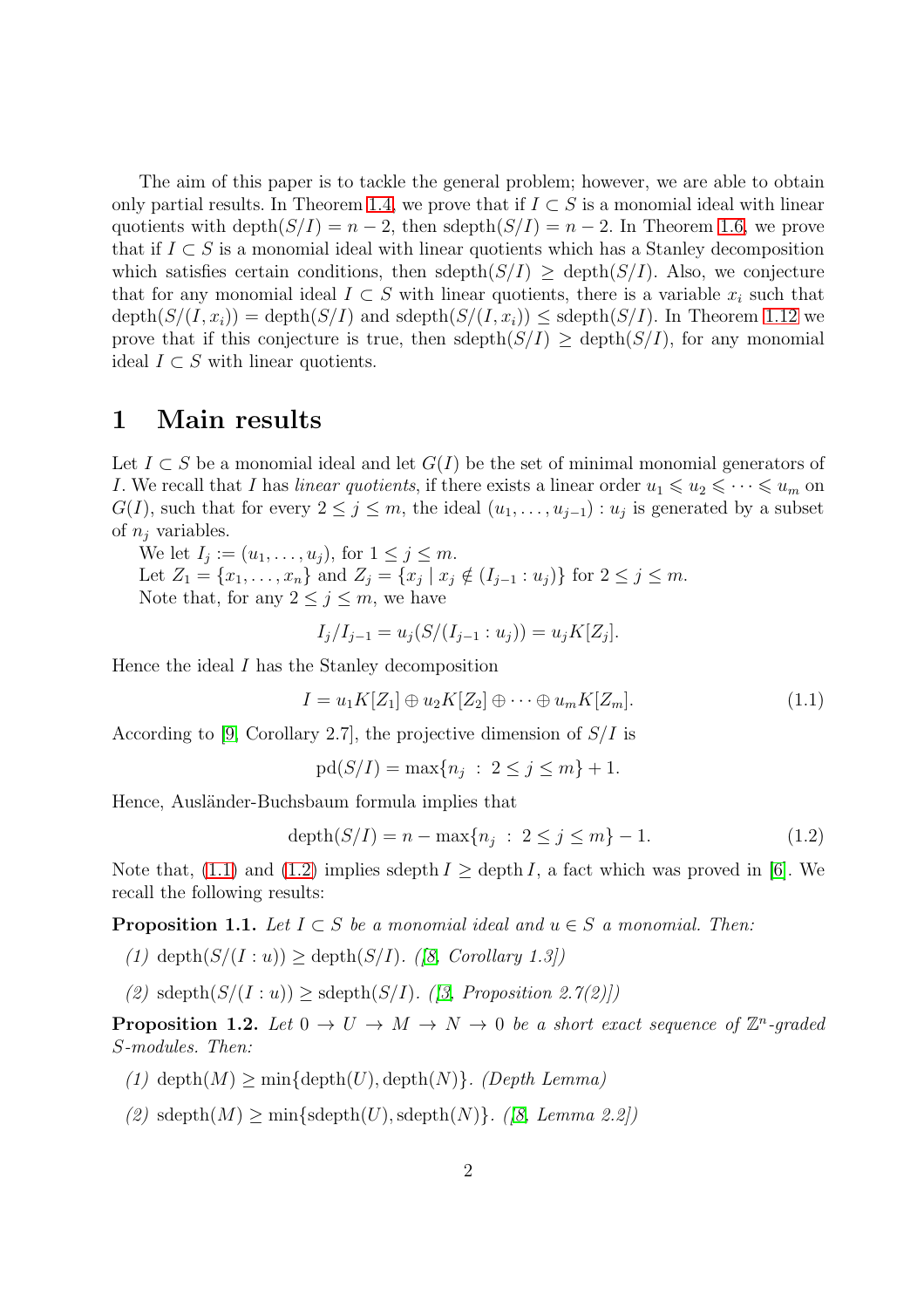<span id="page-2-2"></span>Proposition 1.3. *Let* I ⊂ S *be a proper monomial ideal with linear quotients with*  $depth(S/I) = n - s - 1$ , where  $0 \leq s \leq n - 1$ . Then there exists a subset  $\tau \subset [n]$ *with*  $|\tau| = s$  *and a monomial*  $u \in G(I)$ *, such that*  $I + (x_i : i \in \tau) = (u) + (x_i : i \in \tau)$ *.* 

*Proof.* If  $I = (u)$  is principal, that is  $s = 0$ , then there is nothing to prove. Assume  $s \geq 1$ . Since I has linear quotients, we can assume that  $G(I) = \{u_1, \ldots, u_m\}$  such that  $((u_1, \ldots, u_{i-1}) : u_i)$  is generated by variables, for every  $2 \leq j \leq m$ . We consider the decomposition [\(1.1\)](#page-1-0), that is

$$
I = u_1 K[Z_1] \oplus u_2 K[Z_2] \oplus \cdots \oplus u_m K[Z_m],
$$

where  $Z_1 = \{x_1, \ldots, x_n\}$  and  $Z_j$  is generated by the variables which do not belong to  $((u_1, \ldots, u_{j-1}): u_j)$ , for  $2 \leq j \leq m$ . From  $(1.2)$ , it follows that  $|Z_j| \geq s$  for  $2 \leq j \leq m$ . Note that, for any  $2 \leq j \leq m$ , we have

<span id="page-2-1"></span>
$$
(u_1, \ldots, u_{j-1}) \cap u_j K[Z_j] = \{0\} \tag{1.3}
$$

 $\Box$ 

We assume, by contradiction, that for any  $\tau \subset [n]$  with  $|\tau| = s$ , there exists  $k_{\tau} \neq \ell_{\tau} \in [m]$ such that  $u_{k_{\tau}}, u_{\ell_{\tau}} \notin (x_i : i \in \tau)$ , that is  $u_{k_{\tau}}, u_{\ell_{\tau}} \in K[x_i : i \notin \tau]$ . We claim that there exists  $i = i(\tau) \in \tau$  such that  $x_i \in Z_{k_{\tau}}$  or  $x_i \in Z_{\ell_{\tau}}$ . Indeed, otherwise, since  $|Z_{k_{\tau}}|, |Z_{k_{\ell}}| \geq s$ we would have  $Z_{k_{\tau}} = Z_{k_{\ell}} = \{x_i : i \notin \tau\}$  and hence

$$
\gcd(u_{k_{\tau}}, u_{\ell_{\tau}}) \in u_{k_{\tau}}K[Z_{k_{\tau}}] \cap u_{\ell_{\tau}}K[Z_{\ell_{\tau}}],
$$

a contradiction. Without any loss of generality, we may assume that  $x_i \in Z_{k_\tau}$ .

Let  $\sigma = \{n - s + 1, \ldots, n\}$ . By reordering the variables, we can assume that  $k_{\sigma} \geq k_{\tau}$ for any  $\tau \subset [n]$  with  $|\tau| = s$ . Note that  $u_{k_{\sigma}} = x_1^{a_1}$  $x_1^{a_1} \cdots x_s^{a_{n-s}}$ . By the above argument, there exists  $i \geq n - s + 1$  such that  $x_i \in Z_{k_\sigma}$ . Let  $A \subset [n]$  with  $|A| = n - s$  such that  $i \in A$  and  $\{x_{\ell} : \ell \in A\} \subset Z_{k_{\sigma}}$ . It follows that  $\tau = [n] \setminus A \neq \sigma$ . On the other hand,

$$
\gcd(u_{k_{\tau}}, u_{k_{\sigma}}) \in u_{k_{\tau}} S \cap u_{k_{\sigma}} K[Z_{k_{\sigma}}],
$$

which contradicts [\(1.3\)](#page-2-1) for  $j = k_{\sigma}$ . Hence, the proof is complete.

Note that, a monomial ideal  $I \subset S$  is principal if and only if depth $(S/I) = n - 1$  if and only if  $sdepth(S/I) = n - 1$ .

<span id="page-2-0"></span>**Theorem 1.4.** Let  $I \subset S$  be a monomial ideal with linear quotients. If depth $(S/I) = n-2$ , *then* sdepth $(S/I) = n - 2$ .

*Proof.* We assume that  $G(I) = \{u_1, \ldots, u_m\}$ . We use induction on m and  $d = \sum_{j=1}^m \deg(u_i)$ . If  $m = 2$ , then from [\[2,](#page-6-4) Proposition 1.6] it follows that sdepth $(S/I) = n - 2$ . If  $d = 2$ , then I is generated by two variables and there is nothing to prove.

Assume  $m > 2$  and  $d > 2$ . Acording to Proposition [1.3,](#page-2-2) there exists  $i \in [n]$  and  $u_k \in G(I)$  such that  $(I, x_i) = (u_k, x_i)$ . Since  $(I, x_i) = (u_k, x_i)$ , from [\[2,](#page-6-4) Proposition 1.2] it follows that sdepth $(S/(I, x_i)) \geq n-2$ . If  $(I : x_i)$  is principal, then sdepth $(S/(I : x_i)) = n-1$ .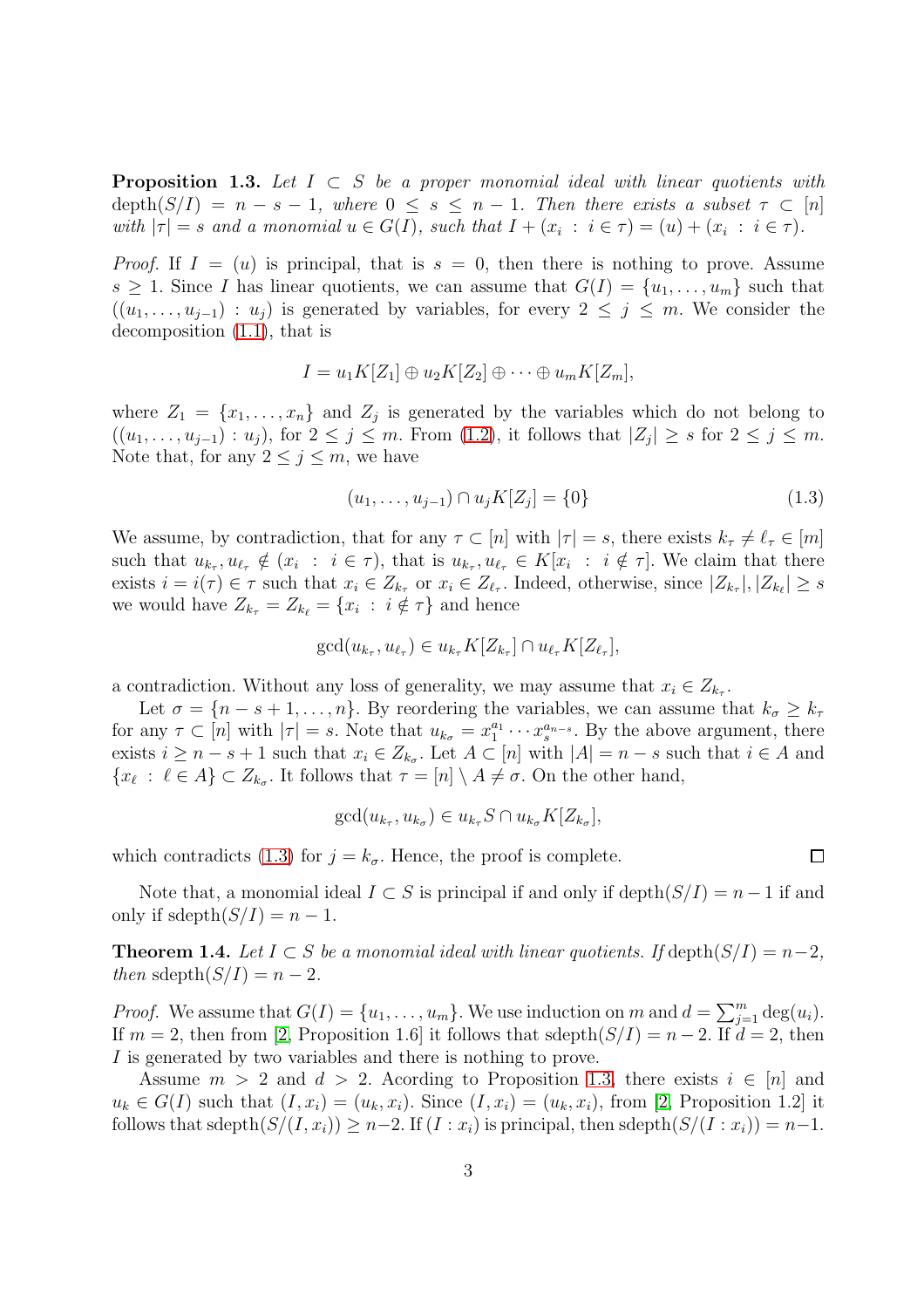Note that, at least one of  $u_j$ 's must be disivible with  $x_i$ , otherwise we obtain

$$
G(I, x_i) = \{u_1, \ldots, u_m, x_i\},\
$$

a contradiction with the fact that  $(I, x_i) = (u_k, x_i)$  and  $m \geq 2$ . It follows that

$$
d' := \sum_{u \in G(I:x_i)} \deg u < d,
$$

thus, by induction hypothesis, we have sdepth $(S/(I : x_i)) = n - 2$ . In both cases,

$$
sdepth(S/(I:x_i)) \geq n-2.
$$

From Proposition 1.2(2) and the short exact sequence

$$
0 \to S/(I:x_i) \to S/I \to S/(I,x_i) \to 0,
$$

it follows that sdepth $(S/I) \ge \min\{\text{sdepth}(S/(I : x_i)), \text{sdepth}(S/(I, x_i))\} \ge n-2$ . Since I is not principal, it follows that sdepth $(S/I) = n - 2$ , as required.  $\Box$ 

<span id="page-3-3"></span>**Lemma 1.5.** Let  $I \subset S$  be a monomial ideal and  $u \in S$  a monomial with  $(I : u) =$  $(x_1, \ldots, x_m)$ . Assume that  $S/I$  has a Stanley decomposition

<span id="page-3-0"></span>
$$
\mathcal{D}: S/I = \bigoplus_{i=1}^{r} v_i K[Z_i], \qquad (1.4)
$$

such that there exists  $i_0$  with  $Z_{i_0} = \{x_{m+1}, \ldots, x_n\}$  and  $v_{i_0} | u$ . Then:

 $sdepth(S/(I, u)) > min\{sdepth(\mathcal{D}), n-m-1\}.$ 

*Proof.* If sdepth $(S/I) = 0$  or  $m = n - 1$ , then there is nothing to prove. We assume that sdepth $(S/I) \geq 1$  and  $m \leq n-2$ . Since  $S/(I:u) = S/(x_1,\ldots,x_m) \cong K[x_{m+1},\ldots,x_n],$ from the short exact sequence

$$
0 \to S/(I:u) \xrightarrow{\cdot u} S/I \longrightarrow S/(I,u) \longrightarrow 0,
$$

it follows that we have the  $K$ -vector spaces isomorphism

<span id="page-3-1"></span>
$$
S/I \cong S/(I, u) \oplus uK[x_{m+1}, \dots, x_n].
$$
\n
$$
(1.5)
$$

From our assumption,  $uK[x_{m+1},...,x_n] = uK[Z_{i_0}] \subset v_{i_0}K[Z_{i_0}]$ . Hence, from [\(1.4\)](#page-3-0) and [\(1.5\)](#page-3-1) it follows that

<span id="page-3-2"></span>
$$
S/(I, u) \cong \left(\bigoplus_{i \neq i_0} v_i K[Z_i] \right) \oplus \frac{v_{i_0} K[Z_{i_0}]}{u K[Z_{i_0}]} \cong \left(\bigoplus_{i \neq i_0} v_i K[Z_i] \right) \oplus v_{i_0} \frac{K[x_{m+1}, \dots, x_n]}{w_0 K[x_{m+1}, \dots, x_n]}, \quad (1.6)
$$

 $\frac{u}{v_{i_0}}$ . On the other hand, sdepth  $\left(\frac{K[x_{m+1},...,x_n]}{w_0K[x_{m+1},...,x_n]}\right)$  $\left(\frac{K[x_{m+1},...,x_n]}{x_0K[x_{m+1},...,x_n]}\right) = n-m-1$ . Hence [\(1.6\)](#page-3-2) yields where  $w_0 = \frac{u}{v_{ii}}$ the required conclusion.  $\Box$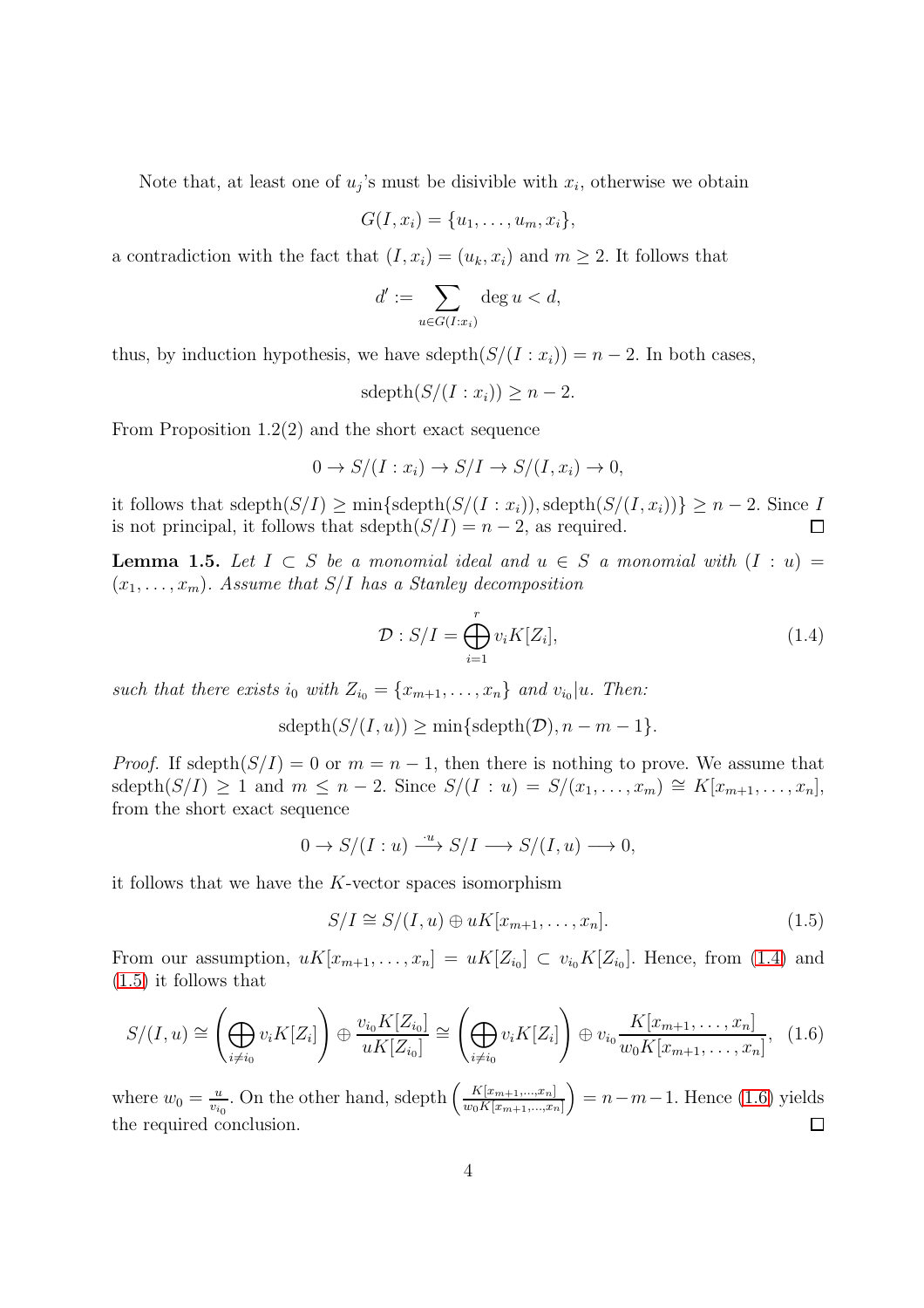<span id="page-4-0"></span>Theorem 1.6. Let  $I \subset S$  be a monomial ideal with linear quotients,  $G(I) = \{u_1, \ldots, u_m\},\$  $I_j = (u_1, \ldots, u_j)$  *for*  $1 \leq j \leq m$ *, such that*  $(I_{j-1} : u_j) = (\{x_1, \ldots, x_n\} \setminus Z_j)$ *, where*  $Z_j \subset \{x_1, \ldots, x_n\}$ , for all  $2 \leq j \leq m$ .

*We assume that for any*  $2 \leq j \leq m$ , there exists a Stanley decomposition  $\mathcal{D}_{j-1}$  *of*  $S/I_{j-1}$ *such that* sdepth $(\mathcal{D}_{j-1})$  ≥ depth $(S/I_{j-1})$  *and there exists a Stanley subspace*  $w_{j-1}K[W_{j-1}]$ *of*  $\mathcal{D}_{j-1}$  *with*  $w_{j-1}|u_j$  *and*  $W_{j-1} = Z_j$ *.* 

*Then* sdepth $(S/I) >$  depth $(S/I)$ .

*Proof.* From the hypothesis and Lemma [1.5,](#page-3-3) we have that

<span id="page-4-1"></span>
$$
sdepth(S/I_j) = sdepth(S/(I_{j-1}, u_j)) \ge \min\{sdepth(\mathcal{D}_{j-1}), n - n_j - 1\}\} \ge
$$
  

$$
\ge \min\{depth(S/I_{j-1}), n - n_j - 1\}, \text{ for all } 2 \le j \le m,
$$
 (1.7)

where  $n_j = n - |Z_j|$ ,  $1 \le j \le m$ . On the other hand, according to [\(1.2\)](#page-1-1),

<span id="page-4-2"></span>
$$
depth(S/I) = \min_{j=1}^{m} \{n - n_j - 1\}.
$$
\n(1.8)

Since sdepth $(S/I_1) = \text{depth}(S/I_1) = n - 1$ , from [\(1.7\)](#page-4-1) and [\(1.8\)](#page-4-2) we get the required conclusion. П

Example 1.7. Let  $I = (x_1^2, x_1x_2^2, x_1x_2x_3^2) \subset S = K[x_1, x_2, x_3, x_4]$ . Let  $u_1 = x_1^2$ ,  $u_2 = x_1x_2^2$ and  $u_3 = x_1x_2x_3^2$ . Since  $((u_1) : u_2) = (x_1)$  and  $((u_1, u_2) : u_3) = (x_1, x_2)$ , it follows that I has linear quotients with repect to the order  $u_1 \leq u_2 \leq u_3$ . Moreover,

$$
I = u_1 K[Z_1] \oplus u_2 K[Z_2] \oplus u_3 K[Z_3] = x_1^2 K[x_1, x_2, x_3, x_4] \oplus x_1 x_2^2 K[x_2, x_3, x_4] \oplus x_1 x_2 x_3 K[x_3, x_4].
$$

Let  $I_1 = (u_1)$  and  $I_2 = (u_1, u_2)$ . We consider the Stanley decomposition

$$
\mathcal{D}_1: S/I_1 = K[x_2, x_3, x_4] \oplus x_1 K[x_2, x_3, x_4],
$$

of  $S/I_1$  with sdepth $(\mathcal{D}_1)$  = sdepth $(S/I_1)$  = 2. Let  $w_1 = x_1$  and  $W_1 = \{x_2, x_3, x_4\}$ . Clearly,  $W_1 = Z_2$  and  $w_1 | u_2$ . As in the proof of Lemma [1.5,](#page-3-3) we obtain the Stanley decomposition

$$
\mathcal{D}_2: S/I_2 = K[x_2, x_3, x_4] \oplus \frac{x_1 K[x_2, x_3, x_4]}{x_1 x_2^2 K[x_2, x_3, x_4]} = K[x_2, x_3, x_4] \oplus x_1 K[x_3, x_4] \oplus x_1 x_2 K[x_3, x_4].
$$

Let  $w_2 = x_1x_2$  and  $W_2 = \{x_3\}$ . Clearly,  $W_2 = Z_3$  and  $w_2 \mid u_3$ . Hence, according to Theorem [1.6,](#page-4-0) sdepth $(S/I) \ge$  depth $(S/I)$ . In fact, we have that sdepth $(S/I) \ge$  depth $(S/I) = 0$  and

 $\mathcal{D}$  :  $S/I = K[x_2, x_3, x_4] \oplus x_1K[x_3, x_4] \oplus x_1x_2K[x_4] \oplus x_1x_2x_3K[x_4],$ 

is a Stanley decomposition of  $S/I$  with  $sdepth(\mathcal{D}) = sdepth(S/I) = 1$ .

We propose the following conjecture:

<span id="page-4-3"></span>Conjecture 1.8. If  $I \subset S$  is a proper monomial ideal with linear quotients, then there *exists*  $i \in [n]$  *such that* depth $(S/(I, x_i)) \geq$  depth $(S/I)$ *.*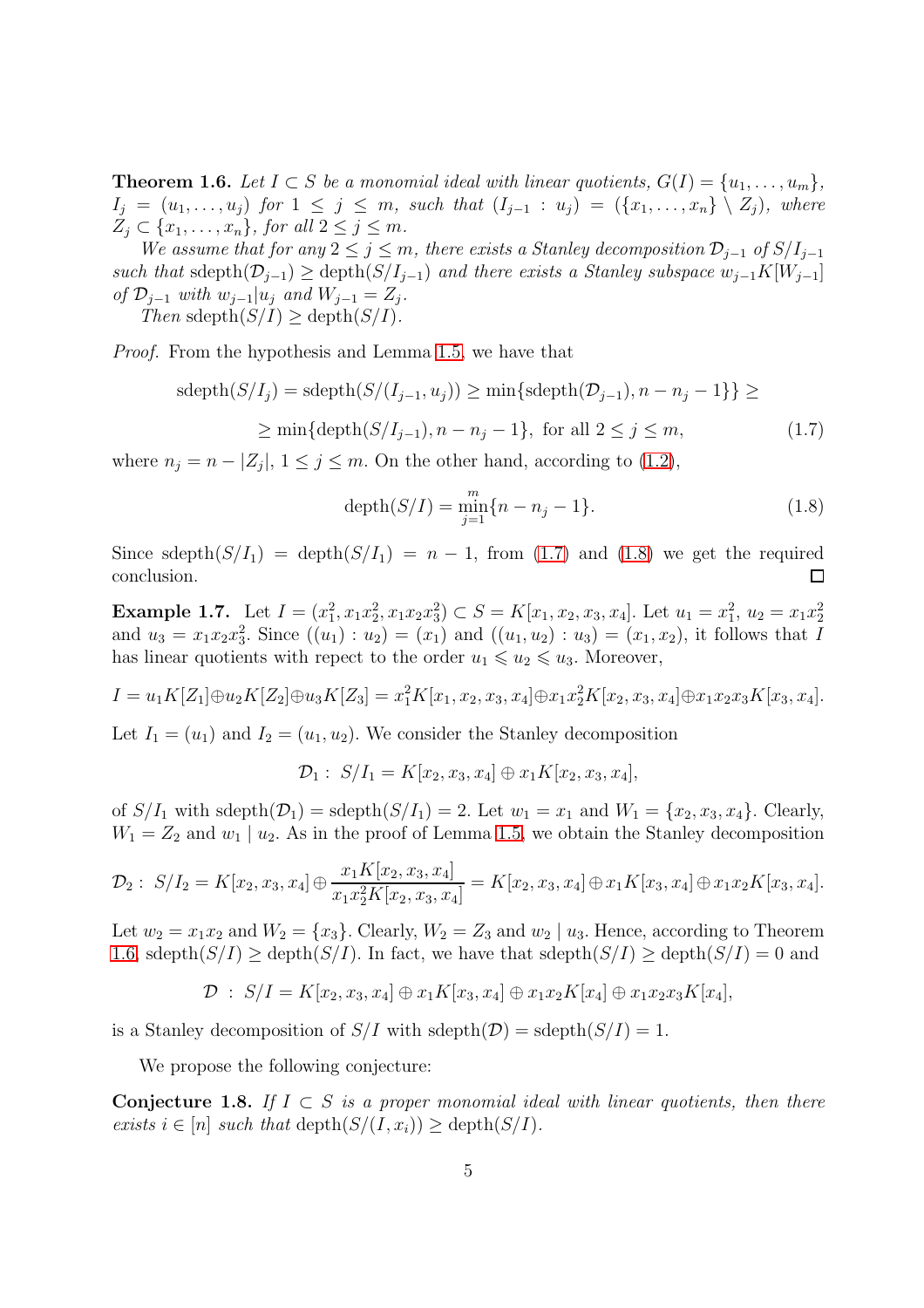**Remark 1.9.** Let  $I \subset S$  be a monomial ideal with linear quotients,  $G(I) = \{u_1, \ldots, u_m\}$ ,  $I_j = (u_1, \ldots, u_j)$  for  $1 \leq j \leq m$ , such that  $(I_{j-1} : u_j) = (\{x_1, \ldots, x_n\} \setminus Z_j)$ , where  $Z_j \subset \{x_1, \ldots, x_n\}$ , for all  $2 \leq j \leq m$ . *I* has the Stanley decomposition:

$$
I = u_1 K[Z_1] \oplus u_2 K[Z_2] \oplus \cdots \oplus u_m K[Z_m],
$$

where  $Z_1 = \{x_1, \ldots, x_n\}$ . We have that

$$
depth(S/I) = n - s - 1
$$
, where  $n - s = min\{|Z_j| | 1 \le j \le m\}$ .

Conjecture [1.8](#page-4-3) is equivalent to the fact that there exists  $i \in [n]$  such that there is no  $1 \leq j \leq m$  with  $x_i \nmid u_j, x_i \in Z_j$  and  $|Z_j| = n - s$ .

The following result is well know in literature. However, in order of completeness, we give a proof.

<span id="page-5-3"></span>**Lemma 1.10.** Let  $I \subset S$  be a monomial with linear quotients and  $x_i$  a variable. Then  $(x_i, I)$  has linear quotients. Moreover, if  $S' = K[x_1, \ldots, x_{i-1}, x_{i+1}, \ldots, x_n]$ , then  $(x_i, I) =$  $(x_i, J)$ , where  $J \subset S'$  is a monomial ideal with linear quotients.

*Proof.* We consider the order  $u_1 \leq u_2 \leq \cdots \leq u_m$  on  $G(I)$ , such that, for every  $2 \leq j \leq m$ , the ideal  $(I_{j-1} : u_j)$  is generated by a nonempty subset  $\overline{Z}_j$  of variables. We assume that  $u_{i_1} \leq u_{i_2} \leq \cdots \leq u_{i_p}$  are the minimal monomial generators of I which are not multiple of  $x_i$ . We have that  $((x_i): u_{j_1}) = (x_i)$ . Also, for  $2 \leq k \leq p$ , we claim that

<span id="page-5-0"></span>
$$
((x_i, u_{j_1}, \dots, u_{j_{k-1}}) : u_{j_k}) = (x_i, \bar{Z}_{j_k}).
$$
\n(1.9)

Indeed, since  $((u_1,\ldots,u_{j_k-1}):u_{j_k})=(\bar{Z}_{j_k})$  and  $x_iu_{j_k}\in(x_i,u_{j_1},\ldots,u_{j_{k-1}})$  it follows that  $(x_i, \bar{Z}_{j_k}) \subset ((x_i, u_{j_1}, \ldots, u_{j_{k-1}}) : u_{j_k})$ . Conversely, assume that  $v \in S$  is a monomial with  $vu_{j_k} \in (x_i, u_{j_1}, \ldots, u_{j_{k-1}}) = (x_i, u_1, \ldots, u_{j_k-1})$ . If  $x_i \nmid v$ , then  $vu_{j_k} \in (u_1, \ldots, u_{j_k-1})$ , hence  $v \in (\bar{Z}_{j_k})$ . If  $x_i \mid v$ , then  $v \in (x_i, u_1, \ldots, u_{j_k-1})$ . Hence the claim [\(1.9\)](#page-5-0) is true and therefore  $(x_i, I)$  has linear quotients. Now, let  $J = (u_{j_1}, \ldots, u_{j_p})$ . For any  $k \geq 2$ , we have that

<span id="page-5-1"></span>
$$
((u_{j_1},\ldots,u_{j_{k-1}}):u_{j_k})\subset ((u_1,\ldots,u_{j_k-1}):u_{j_k})=(\bar{Z}_{j_k}).
$$
\n(1.10)

From [\(1.9\)](#page-5-0) and [\(1.10\)](#page-5-1), one can easily deduce that  $((u_{j_1},...,u_{j_{k-1}}):u_{j_k}) = (\bar{Z}_{j_k} \setminus \{x_i\}).$ Hence, J has linear quotients.

We propose a stronger form of Conjecture [1.8.](#page-4-3)

<span id="page-5-2"></span>Conjecture 1.11. If  $I \subset S$  is a proper monomial ideal with linear quotients, then there *exists*  $i \in [n]$  *such that:* 

- $i)$  depth $(S/(I, x_i)) >$  depth $(S/I)$  *and*
- *ii*) sdepth $(S/(I, x_i))$  < sdepth $(S/I)$ .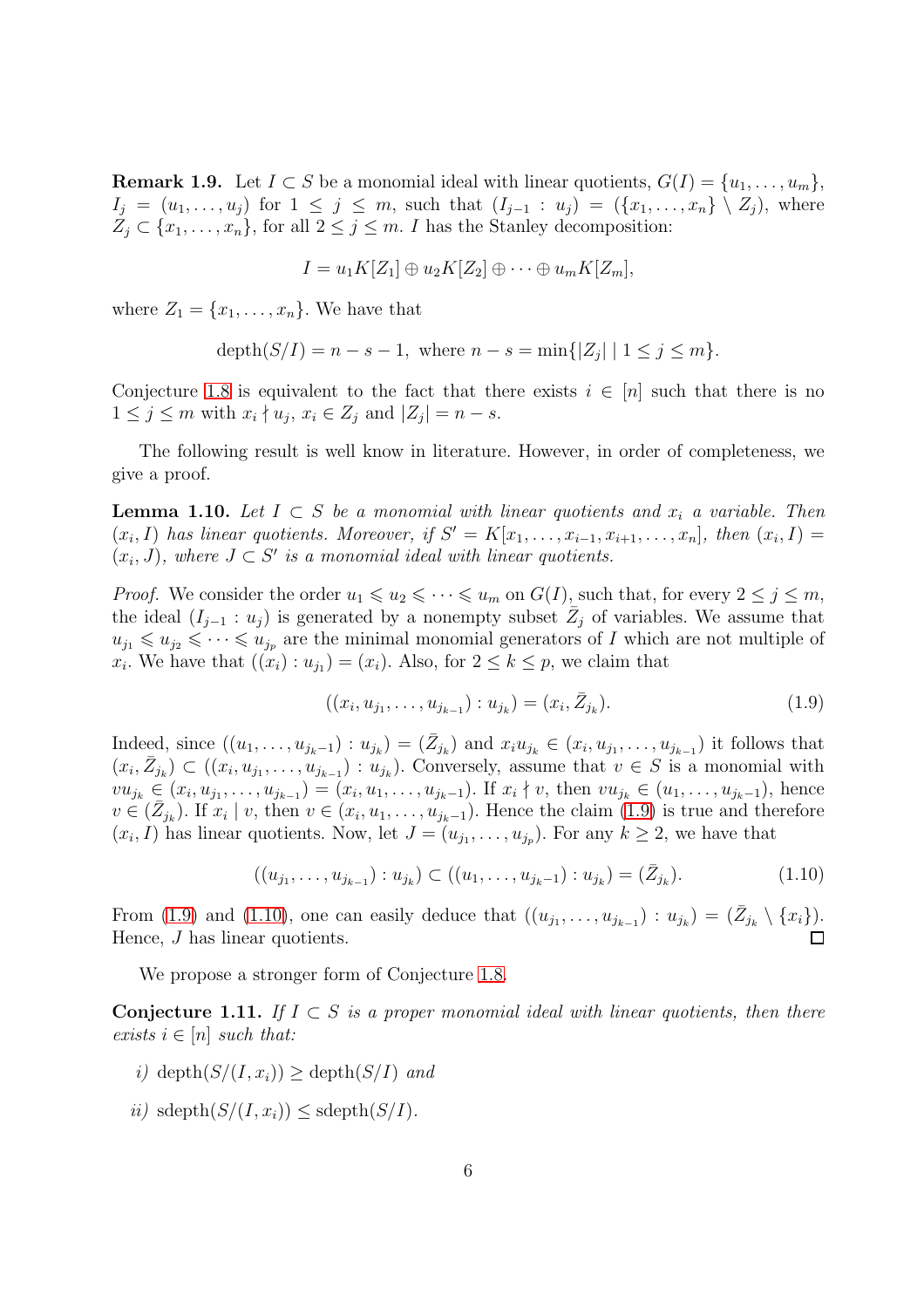Note that, if  $x_i$  is a minimal generator of  $I$ , then conditions i) and ii) from Conjecture [1.11](#page-5-2) are trivial.

<span id="page-6-2"></span>Theorem 1.12. *If Conjecture [1.11](#page-5-2) is true and* I ⊂ S *is a monomial ideal with linear quotients, then* sdepth $(S/I) >$  depth $(S/I)$ .

*Proof.* We use induction on  $n \geq 1$ . If  $n = 1$  then there is nothing to prove. Assume  $n \geq 2$ . Let  $I \subset S$  be a monomial ideal with linear quotients and let  $i \in [n]$  such that  $\text{depth}(I, x_i) \geq \text{depth}(I)$  and  $\text{sdeph}(S/(x_i, I)) \leq \text{sdeph}(S/I)$ . We consider the short exact sequence

$$
0 \to \frac{S}{(I:x_i)} \to \frac{S}{I} \to \frac{S}{(I,x_i)} \to 0. \tag{1.11}
$$

Let  $S' := K[x_1, \ldots, x_{i-1}, x_{i+1}, \ldots, x_n]$ . According to Lemma [1.10,](#page-5-3)  $(x_i, I) = (x_i, J)$  where  $J \subset S'$  is a monomial ideal with linear quotients. Note that:

$$
sdepth(S/(x_i, I)) = sdepth(S/(x_i, J)) = sdepth(S'/J)
$$
 and  $depth(S/(I, x_i)) = depth(S'/J)$ .

From the induction hypothesis, we have sdepth $(S'/J) \ge$  depth $(S'/J)$ . It follows that:

$$
sdepth(S/I) \geq sdepth(S/(I, x_i)) = sdepth(S'/J) \geq
$$
  
 
$$
\geq depth(S'/J) = depth(S/(I, x_i)) \geq depth(S/I),
$$

as required.

**Remark 1.13.** Note that, if  $I \subset S$  has linear quotients, then  $(I : x_i)$  has not necessarily the same property. For example, the ideal  $I = (x_1x_2, x_2x_3x_4, x_3x_4x_5) \subset K[x_1, \ldots, x_5]$  has linear quotients, but  $(I : x_5) = (x_1x_2, x_3x_4)$  has not. Henceforth, in the proof of Theorem [1.6,](#page-4-0) we cannot argue, inductively, that  $sdepth(S/(I:x_i)) \geq depth(S/(I:x_i))$ .

Acknowledgment I would like to express my gratitude to Somayeh Bandari who pointed out a mistake in a previous version of my manuscript.

## <span id="page-6-0"></span>References

- [1] J. Apel, *On a conjecture of R. P. Stanley; Part II Quotients Modulo Monomial Ideals*, J. of Alg. Comb. 17 (2003), 57–74.
- <span id="page-6-4"></span>[2] M. Cimpoeas, *Stanley depth of monomial ideals with small number of generators*, Cent. Eur. J. Math. 7, no. 4 (2009), 629–634.
- <span id="page-6-3"></span>[3] M. Cimpoeas, *Several inequalities regarding Stanley depth*, Romanian Journal of Mathematics and Computer Science  $2(1)$ ,  $(2012)$ ,  $28-40$ .
- <span id="page-6-1"></span>[4] A. M. Duval, B. Goeckneker, C. J. Klivans, J. L. Martine, *A non-partitionable Cohen-Macaulay simplicial complex*, Advances in Mathematics, vol 299 (2016), pag. 381–395.

 $\Box$